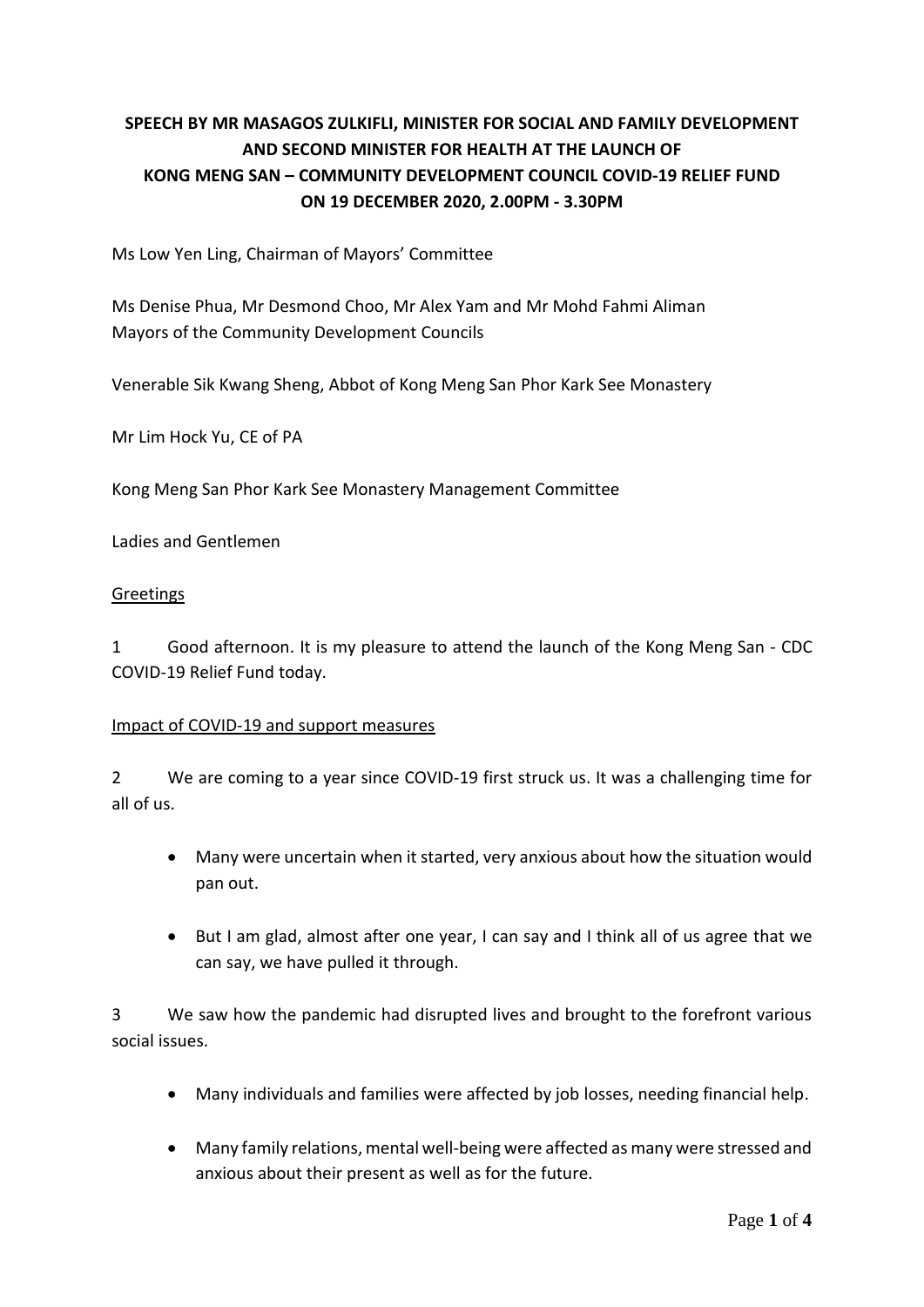• It underscored the need for holistic support – across social, financial, and emotional domains. As the stressors facing families are more complex and also intertwined.

4 Over the years, MSF has been steadily **strengthening our collaboration with community partners** to achieve two things. First, to improve social service delivery. Second, to make help more comprehensive, convenient and coordinated.

5 With COVID-19, MSF has **accelerated the pace of integration and collaboration to do more** for the vulnerable and those affected by the pandemic.

- We increased our efforts to systematically reach out to those who might have been affected by the pandemic, but perhaps they may not know where to seek help.
	- $\triangleright$  Earlier this year, MSF, MCCY and PA activated community partners and volunteers through the SG Cares Community Networks to reach out to lowincome and vulnerable households. They checked on their well-being, and linked them up with further support, where needed.
- We also coordinated social support on the ground during the Circuit Breaker to support elderly and vulnerable individuals.
	- ➢ Together with the food charities and SSAs, MSF, NCSS and AIC worked together to provide them with essential aid such as meals and groceries. We wanted to make sure that nobody fell through the cracks.

6 As it also became an economic crisis, we needed to quickly save as many jobs as we could and cushion the impact on income.

- The Government decisively rolled out successive Budget packages and relief support measures for households and workers.
	- $\triangleright$  It is very easy to remember our budget was close to \$200 billion in five budgets, and we committed about \$100 billion to overcoming COVID-19.
- Given the protracted economic impact of COVID-19, we decided to continue providing targeted support to those whose livelihoods are significantly impacted, and have less financial means and family support.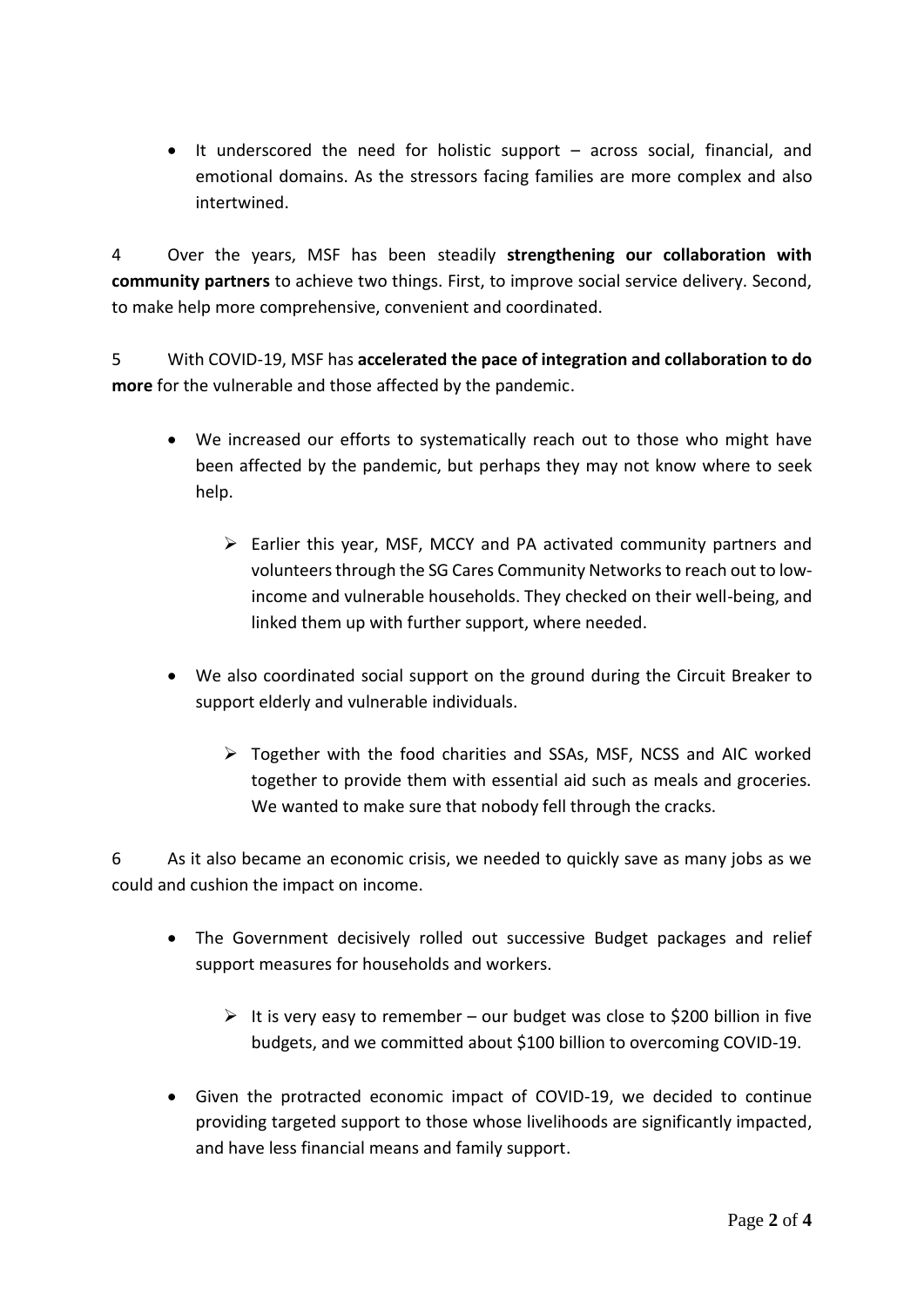- Just a few days ago, we announced the launch of a new **COVID-19 Recovery Grant (or CRG)** for January 2021.
	- ➢ CRG will help individuals in need of financial assistance, due to a significant loss of income arising from the pandemic, while they actively search for a new job or engage in upskilling.
- 7 However, the Government cannot go about doing this alone.
	- We need the private, public and people sectors to come together, partnering and collaborating with one another to support those in need.
	- This creates a more caring and inclusive society. A home where we look out for the less fortunate among us. This will make us more resilient and cohesive as a society, and to make sure that no Singaporean is left behind.
	- This is why I am heartened to see charitable organisations, such as Kong Meng San Phor Kark See Monastery, working together with our CDCs to support those who have been financially affected by the pandemic, regardless of race, language or religion.

### Launch of KMS – CDC COVID-19 Relief Fund

8 The \$4 million Kong Meng San - CDC COVID-19 Relief Fund is a timely initiative – made possible by the generosity and compassion of both organisations.

- It complements the various avenues of support for households financially affected by the pandemic.
- 9 I would like to thank
	- The Management Committee of the Monastery for its generous donation, which have amounted to \$2 million and
	- The CDCs for matching the Monastery's contribution, dollar for dollar.

10 The CDCs, led by their respective Mayors, have also been steadily rallying the community, pulling together resources and coordinating help to support those in need.

• They have rolled out over **100** COVID-19 initiatives to date and helped more than **670,000** beneficiaries over the last nine months.